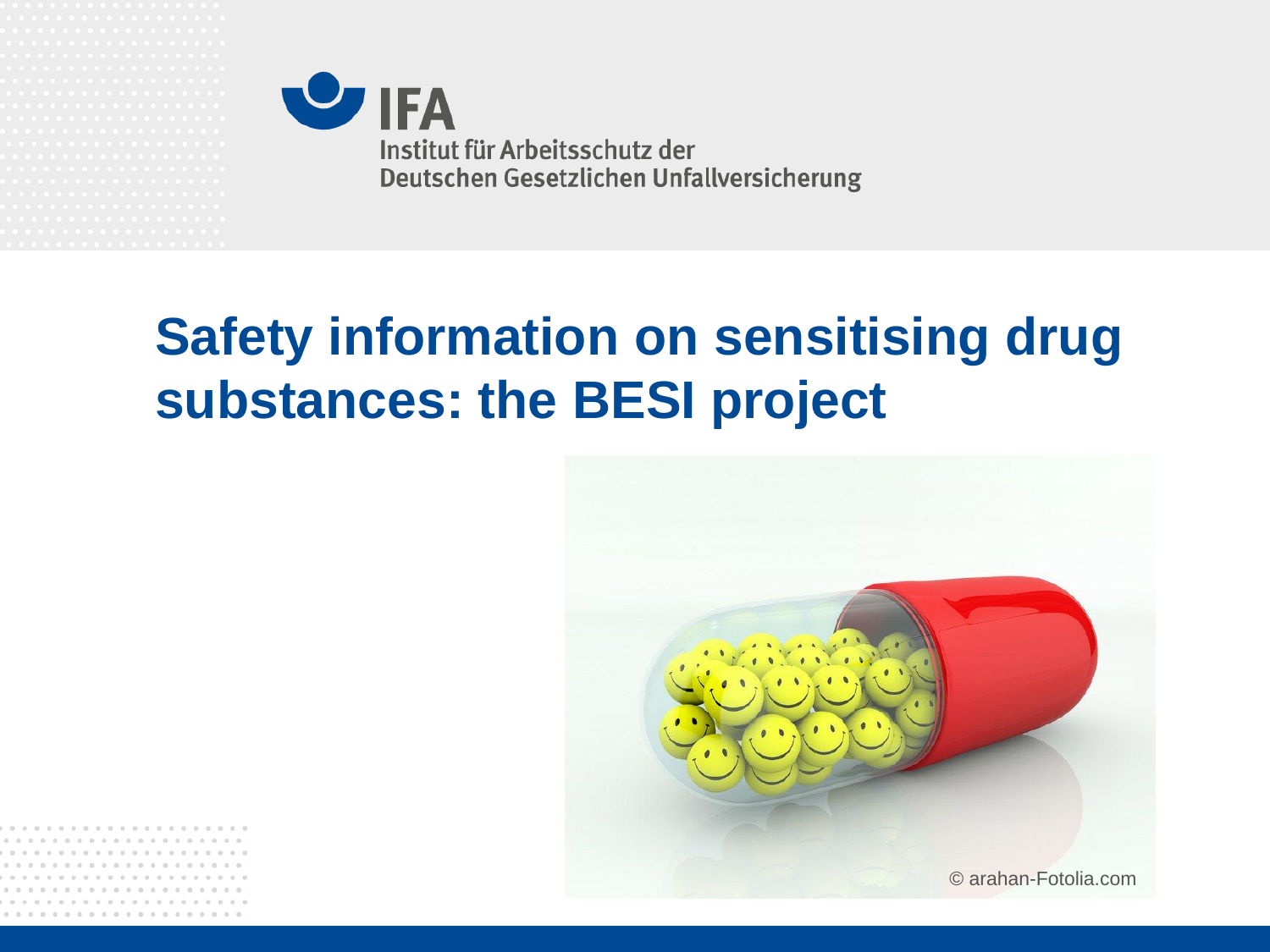

## **Sensitising drug substances at workplaces**

- Employees in the pharmaceutical industry involved in drug production
- Healthcare workers who use the drugs for therapeutic purposes:
	- Preparation and administration may cause sensitising effects





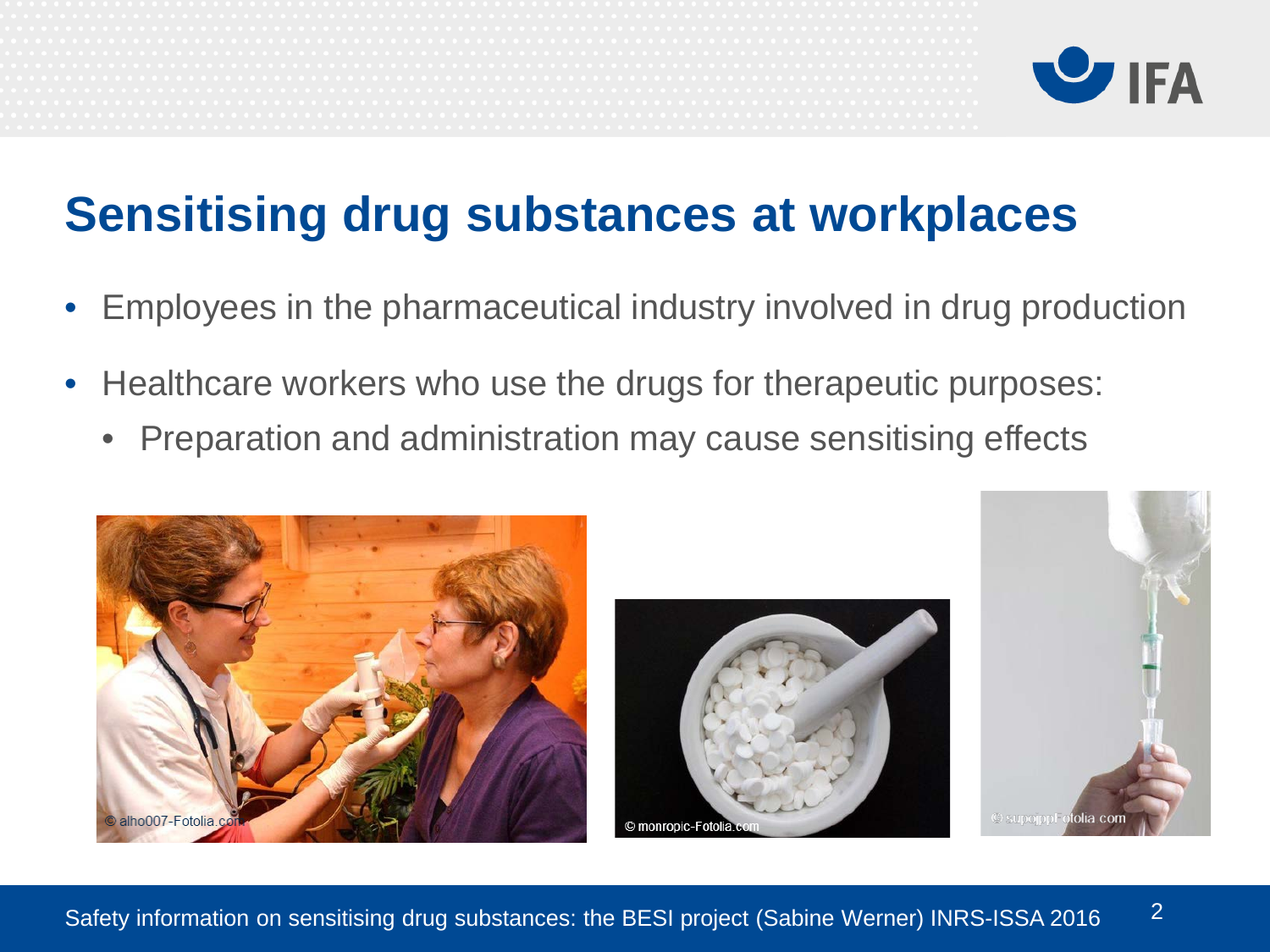

## **Problem: risk assessment of medicinal products at the workplace is difficult**

- Medicinal products in the finished state are excluded from mandatory marking of hazardous substances (CLP Regulation)
- SDS (Safety Data Sheets) are generally available only for pure compounds
- Technical information does not contain details of the classification of hazardous substances
- Manufacturers' information on the toxicological properties at workplaces and the nature and scale of workplace exposure is not generally available.
- Lack of pharmaceutical knowledge for interpretation of the available information (care facilities, surgeries)

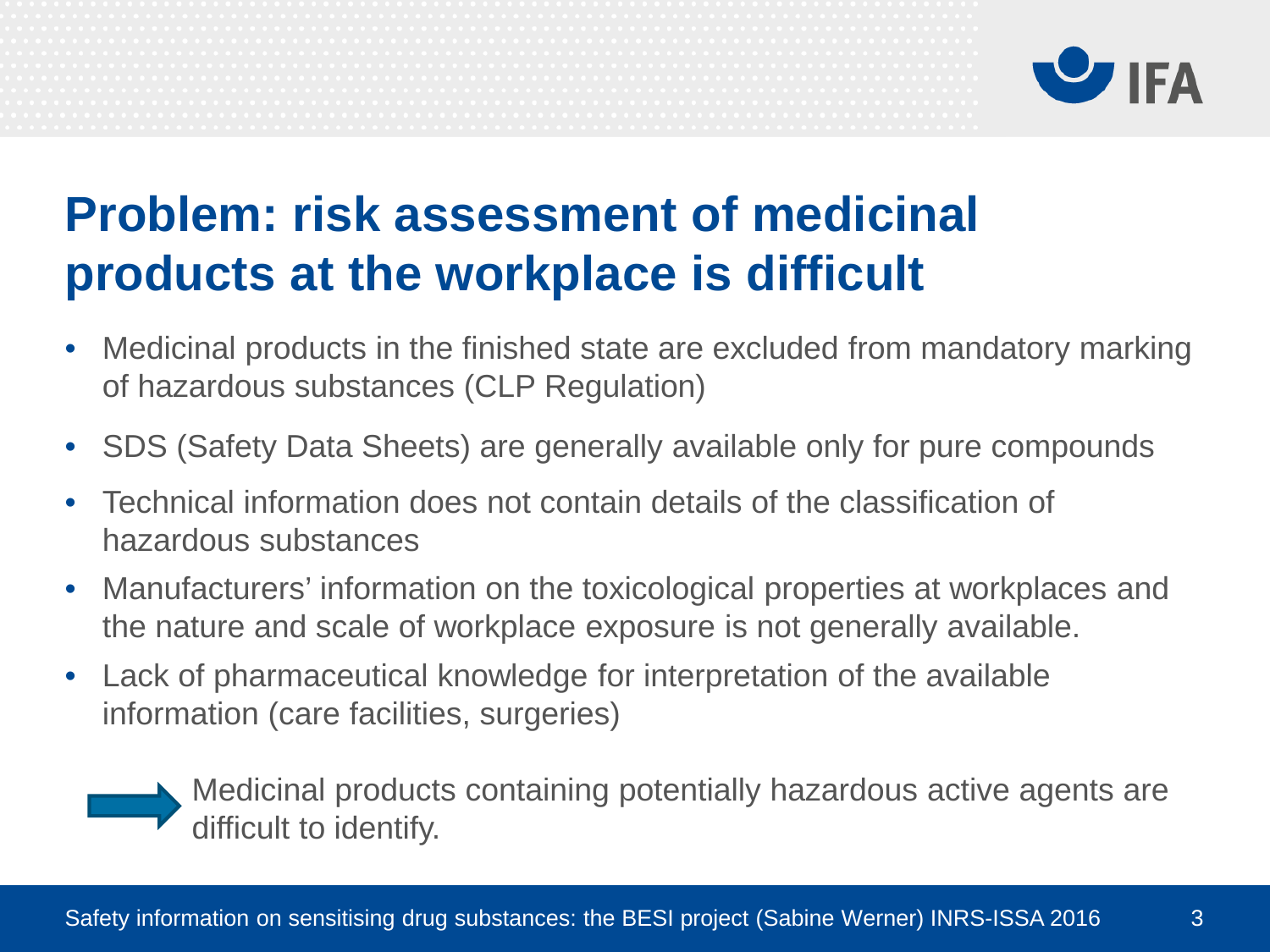



4

#### **Knowledge required for safety-related information on medicines and associated activities:**

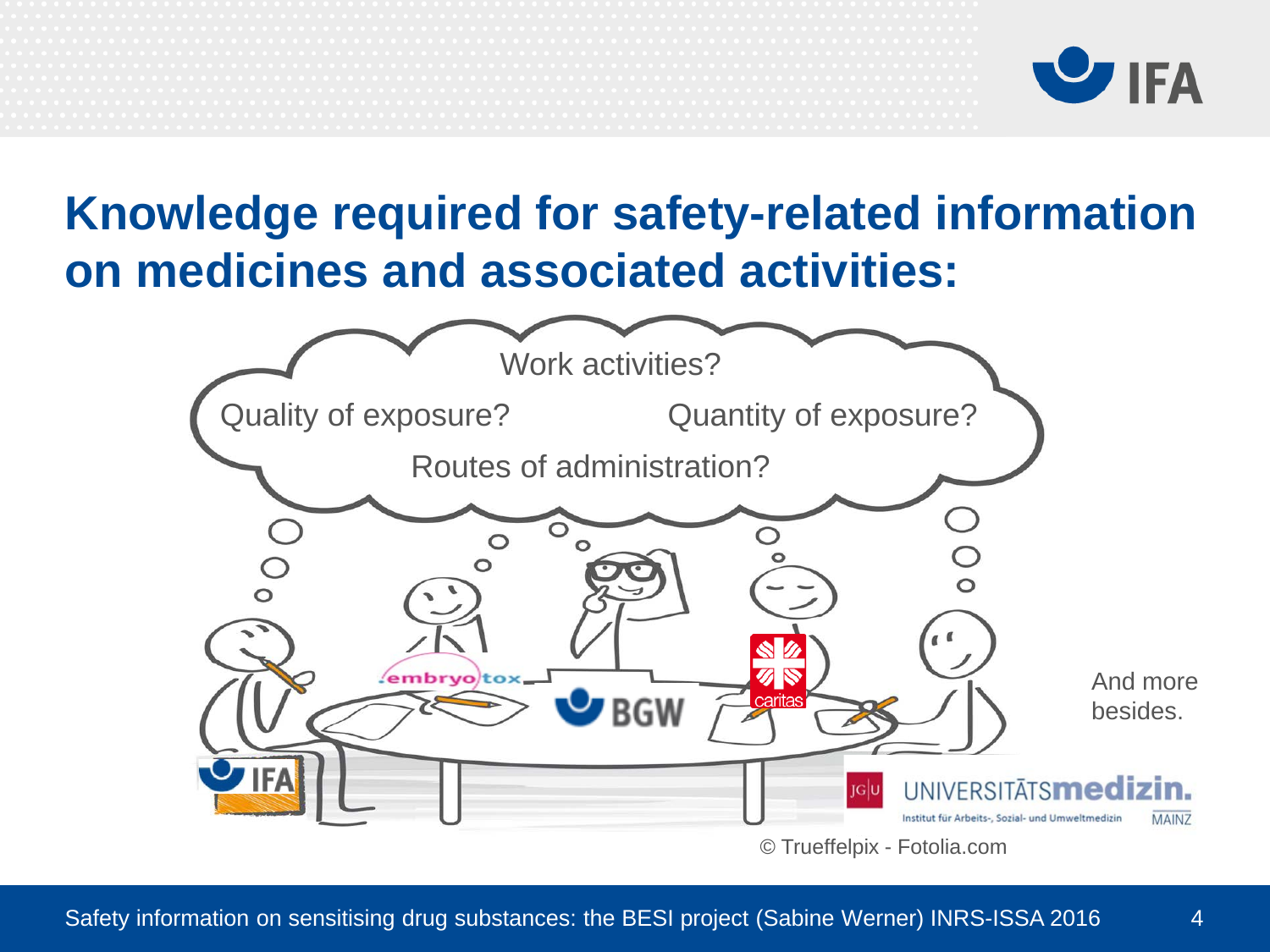

#### **BESI Project**

#### **(safety-relevant information on medicines and associated activities)**

**Bereitstellung von sicherheitsrelevanten Informationen zu Arzneistoffen und damit verbundenen Tätigkeiten**

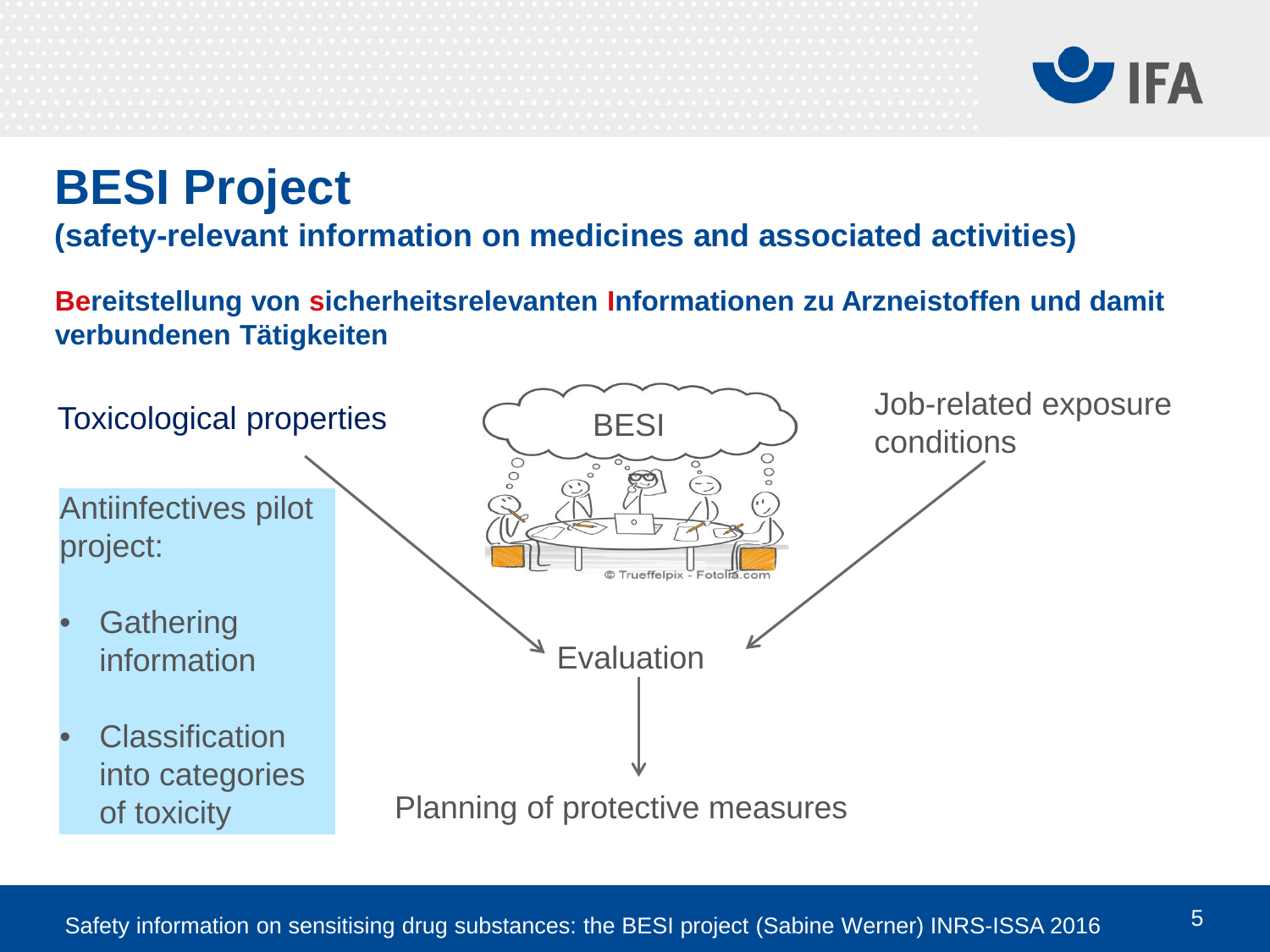

## **BESI: pilot project with antiinfectives**

93 antiinfective lead substances (selection based mainly on drug prescription practice in Germany, 2010 report)

- Antibiotics
- Antimycotics
- Virostatic agents
- Antiseptic agents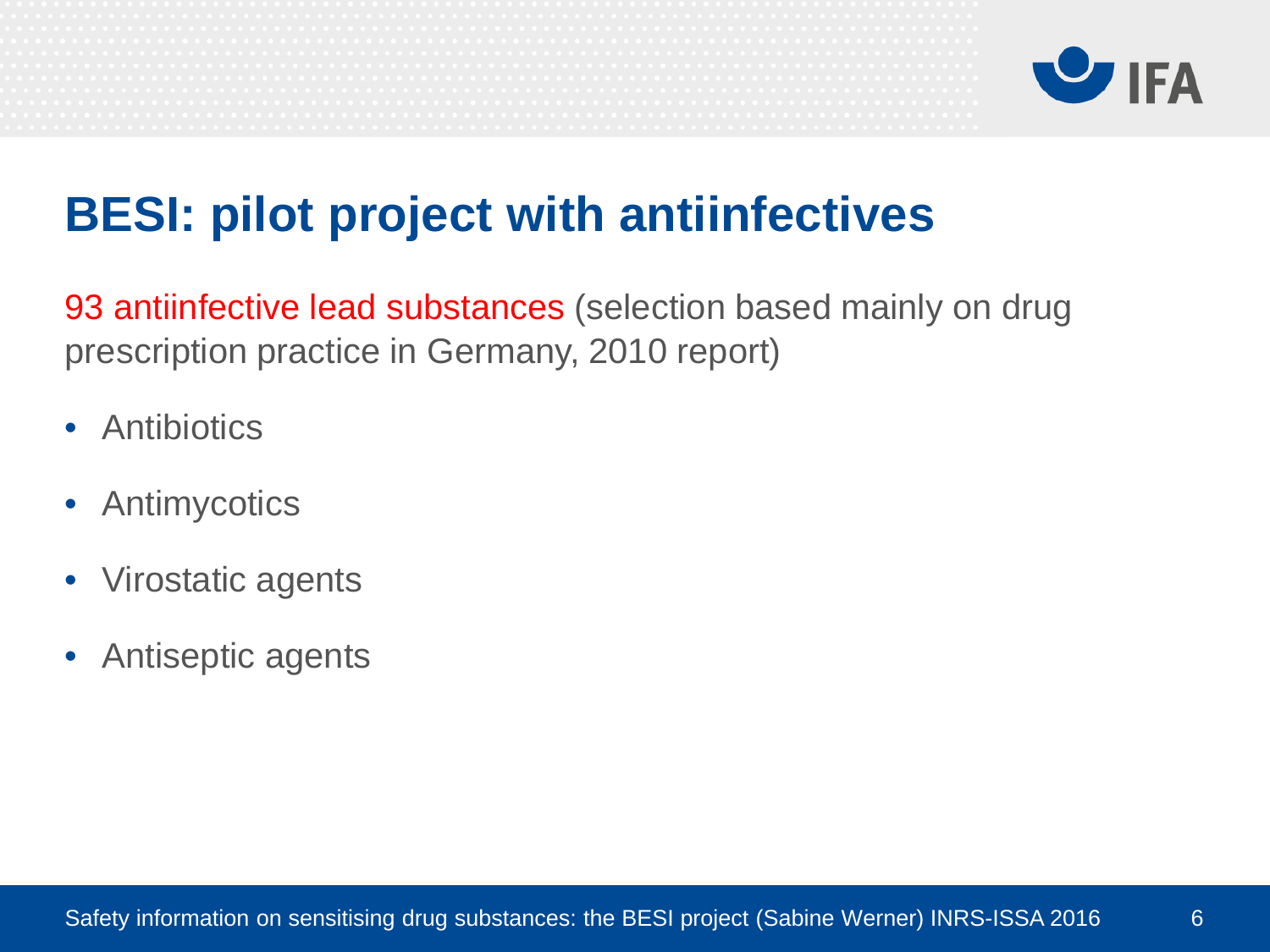

7

#### **BESI**

- Sensitising properties
- Carcinogenicity
- Mutagenicity
- Reproductive toxicity



© Brian Jackson-Fotolia.com

Toxicological properties: Classification into categories:

| <b>BESI</b><br>category | <b>Description</b>                                                                                                                |
|-------------------------|-----------------------------------------------------------------------------------------------------------------------------------|
| Sah, Sa,<br>Sh, S       | <b>Sensitising substances</b>                                                                                                     |
|                         | Very toxic/toxic substances in the form of<br>substances with known CMR properties                                                |
| $\overline{2}$          | Substances with suspected CMR properties                                                                                          |
| 3                       | Substances without CMR properties, including<br>irritant or corrosive substances without rationale<br>for a higher classification |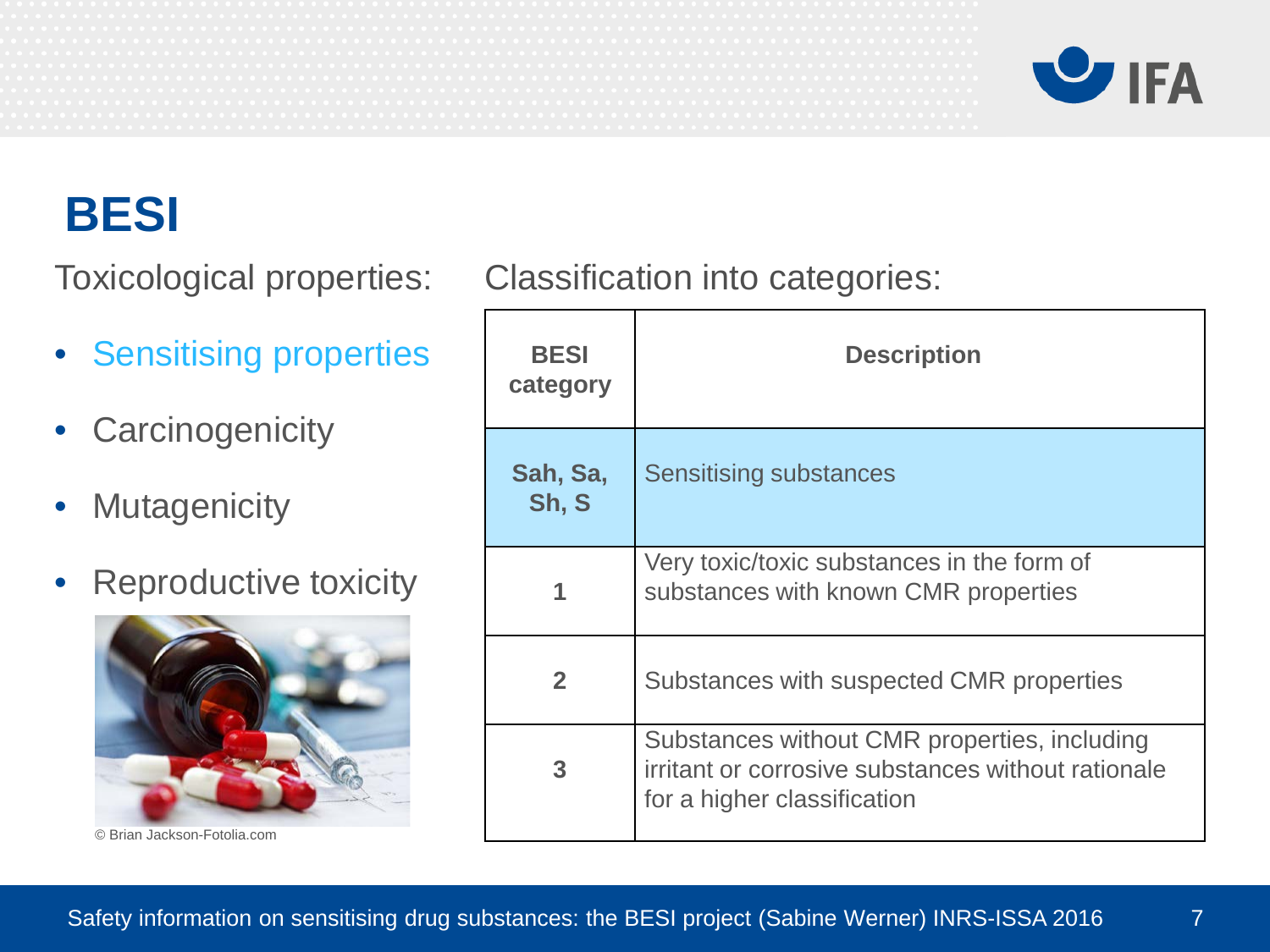# **BESI: data sources (1)**

- Safety data sheets (SDS) supplied by the European Directorate for the Quality of Medicines & HealthCare (EDQM)
- SDS issued by Sigma-Aldrich and other companies
- Switzerland's drug compendium (technical information)
- The Drug Information Portal of the German Bund (Federal Government) and the Laender (Federal States), Rote Liste (official German pharmaceutical catalogue) © Gina Sanders-Fotolia.com
- "Dailymed", U.S. National Library of Medicine
- TRGS (German Technical Rules for Hazardous Substances) 907: "List of sensitising agents and activities with sensitising agents"



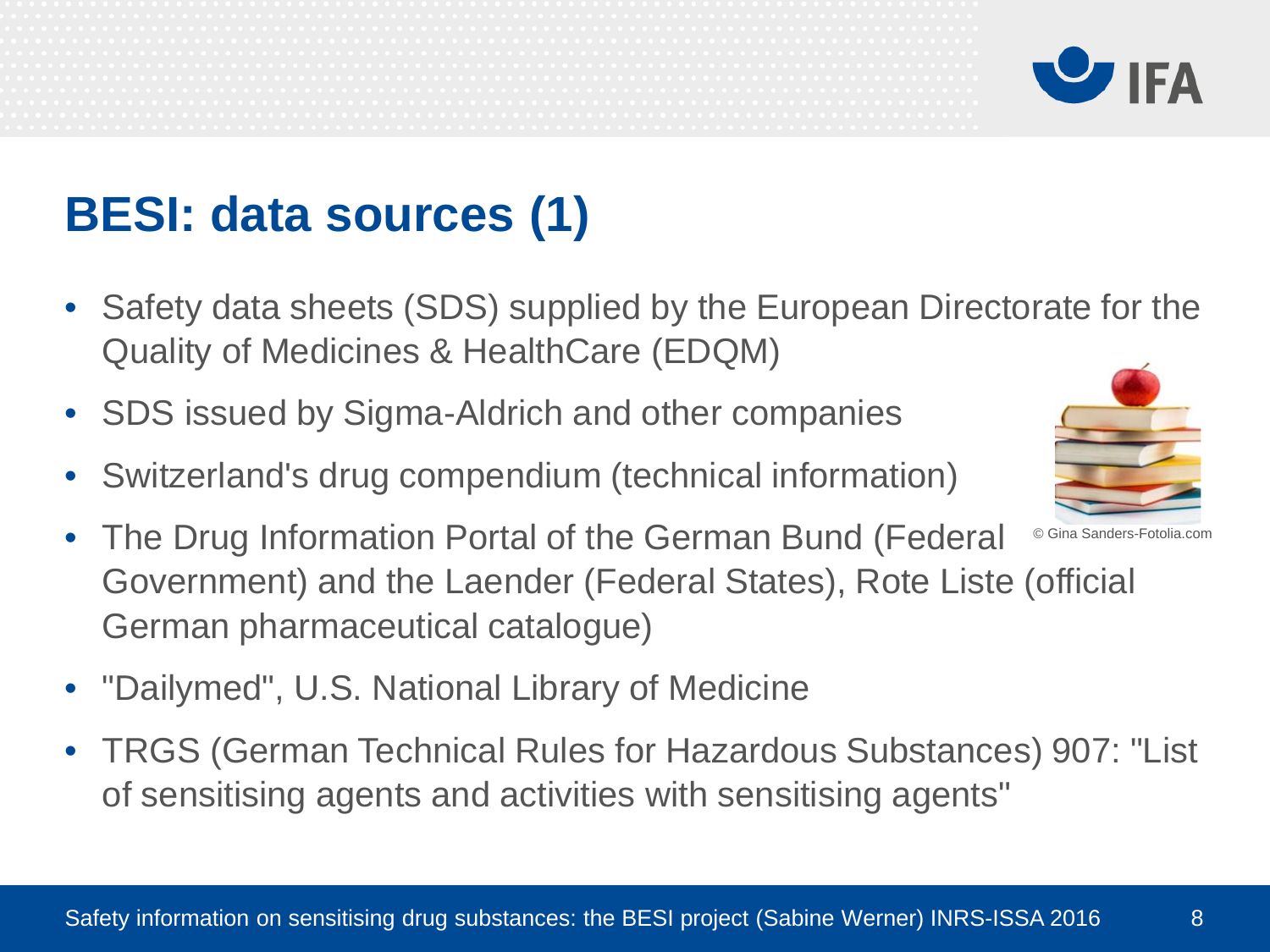# **BESI: data sources (2)**

- European public assessment reports published by the EMA (European Medicines Agency)
- Standard series of patch tests, German Contact Dermatitis Research Group (DKG)
- Information published by the International Agency for Research on Cancer (IARC)
- TOXNET databases
- "Mutschler Arzneimittelwirkungen" textbook of pharmacology and toxicology
- Evaluation of reproductive toxicity risks by the Institute for Clinical Teratology and Drug Risk Assessment in Pregnancy embryotox.





© Gina Sanders-Fotolia.com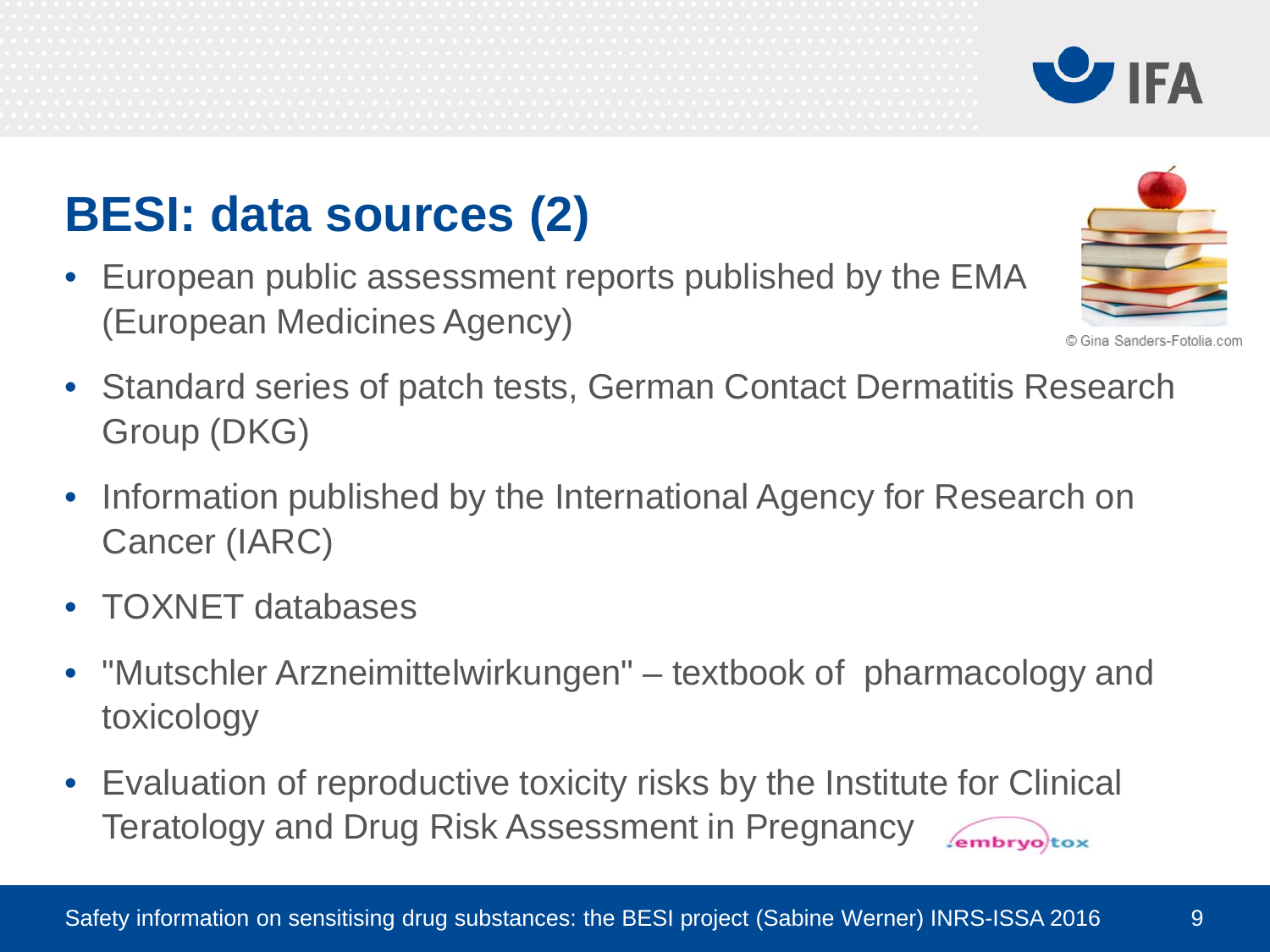



# **BESI: sensitising properties – criteria for classification**



 *Ambrosia*

- Definition: drug hypersensitivity reactions (skin, respiratory tract)
- Available data:
	- Hazard statements (H317, H334)
	- Positive test results (for example Guinea-Pig Maximisation Test (GPMT) or Local Lymph Node Assay (LLNA))
	- Standard series of patch tests, German Contact Dermatitis Research Group (DKG)
	- Frequency of possible side effects (frequently 1-10%; occasionally 0.1-1%) according to technical information
	- Mechanism of action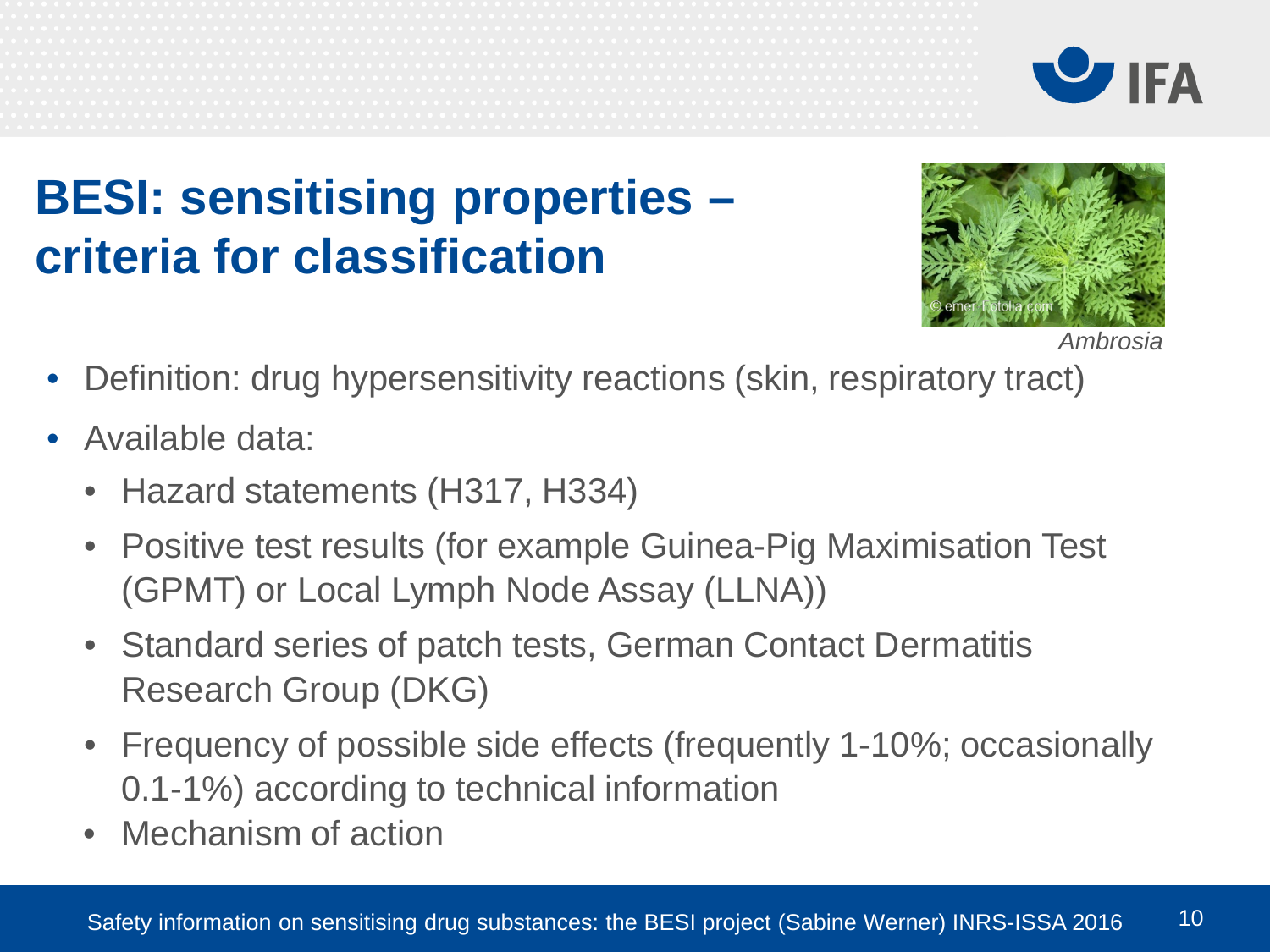

# **BESI: example of penicillin (H317/H334)**

Mechanism of action:

#### **Beta-lactam-structure**



• Very reactive molecule, possible covalent binding to endogenous proteins after breaking of the beta-lactam ring  $\Box$  full antigen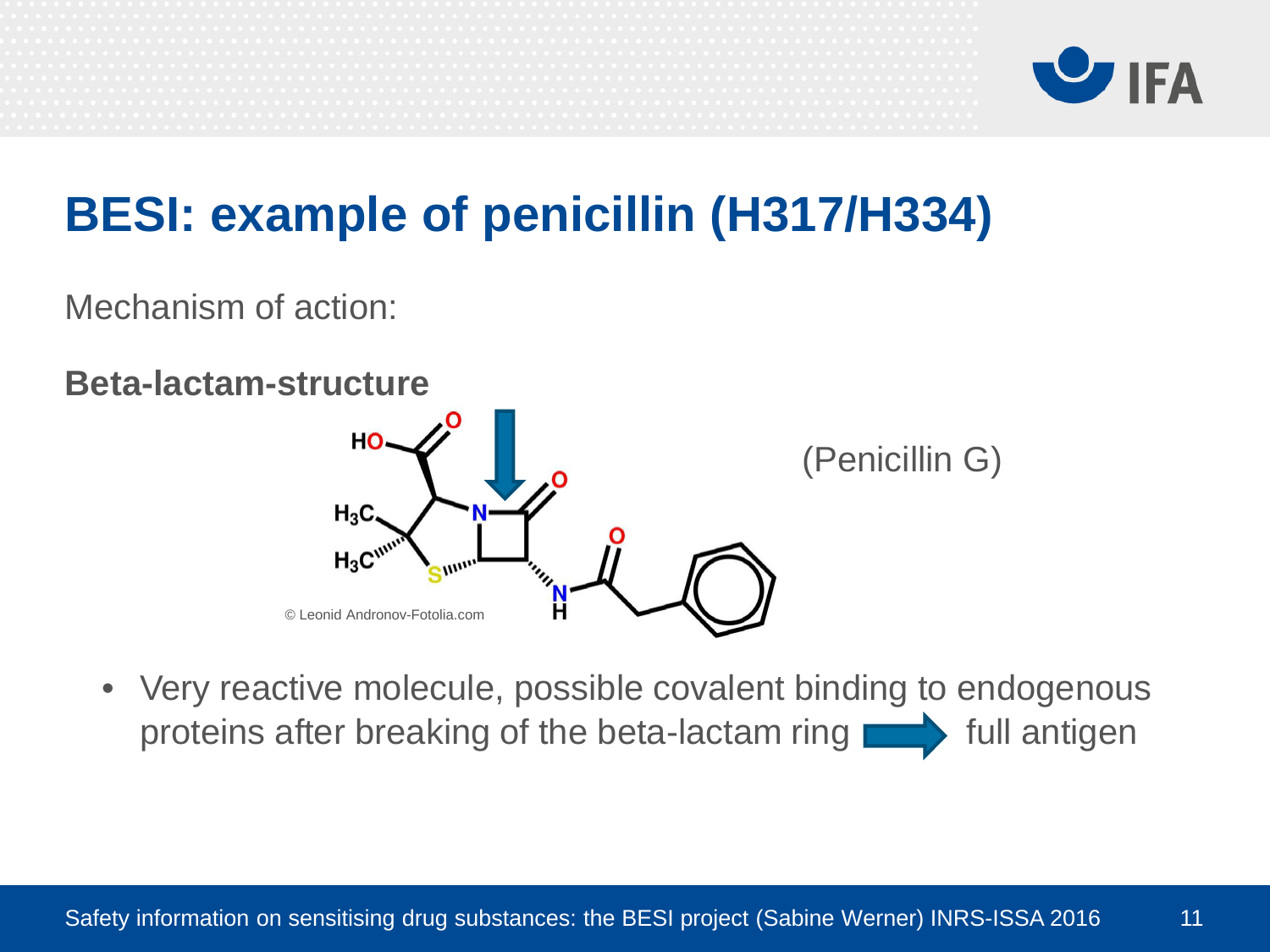

#### **BESI: evaluation of the sensitising properties (1)**

#### Sensitising properties: 58 active substances

Amoxicillin (Sah) Ampicillin (Sah) Azithromycin (Sah) Bacitracin (Sah) Benzylpenicillin (Sah) Cefaclor (Sah) Cefadroxil (Sah) Cefazolin (Sah) Cefixim (Sah) Cefotaxim (Sah) Cefpodoxim (Sah) Ceftazidim (Sah) Ceftriaxon (Sah) Cefuroxim (Sah) Ciclopirox (Sah) Chloramphenicol (Sh) Ciprofloxacin (Sh) Clarithromycin (Sah) Clindamycin (Sh) Clotrimazole (Sh)

Colistimethate (Sah) Doxycycline (Sah) Emtricitabine (S) Ertapenem (S) Erythromycin (Sah) Fosfomycin (Sah) Framycetin (Sh) Fusidic acid (Sh) Gentamicin (Sh) Imipenem (Sah) Kanamycin (Sh) Levofloxacin (Sah) Meropenem (Sa) Miconazole (Sh) Minocycline (Sah) Moxifloxacine (S) Neomycin (-sulphate) (Sh) Nitrofural (Nitrofurazin) (Sh) Norfloxacin (S)

Nystatin (Sh) Ofloxacin (S) Oseltamivir (Sh) Oxytetracycline (Sah) Pentamidine (Sh) Phenoxymethyl penicillin (Sah) Piperacillin (Sah) Polyhexanide (Sh) Polymyxin B (Sah) Povidone-iodine (Sh) Ribavirin (Sh) Roxithromycin (Sah) Sulfamethoxazole (Sah) Sultamicillin (Sah) Tetracycline (Sah) Tigecycline (Sah) Tobramycin (Sh) Trimethoprim (S) Tyrothricin (Sah) *58 active substances* 

#### Categories:

- Sa: Respiratory
- Sh: Skin
- Sah: Respiratory+skin
- S: Sensitising, not specifiable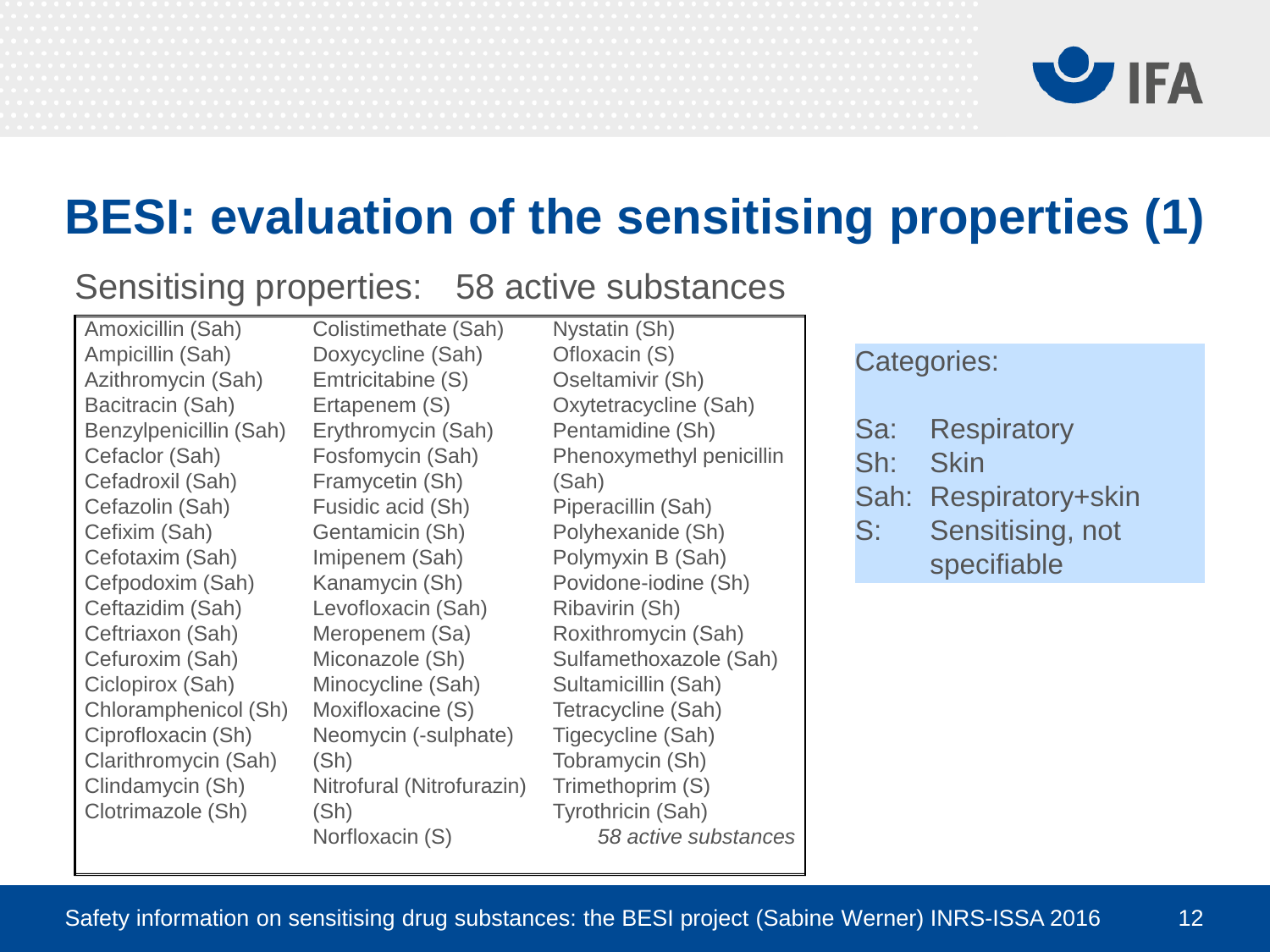

## **BESI: evaluation of the sensitising properties (2)**

| Drug classes/combinations | <b>Classification</b> |
|---------------------------|-----------------------|
| Penicillins               | $3.$ Sah $*$          |
| <b>Cephalosporins</b>     | $3.$ Sah $*$          |
| Tetracyclines             | 1, $Sah*$             |
| <b>Macrolides</b>         | $3.$ Sah $*$          |
| Sulfonamide combinations  | 2, S/Sah              |
| Fluoroquinolones          | 2, S                  |
| Aminoglycosides           | $1, Sh*$              |

Categories:

- Sa: Respiratory
- Sh: Skin
- Sah: Respiratory+skin
- S: Sensitising, not specifiable

\*Sah, Sh: Group classification was performed according to German Technical Rules for Hazardous Substances (TRGS) 907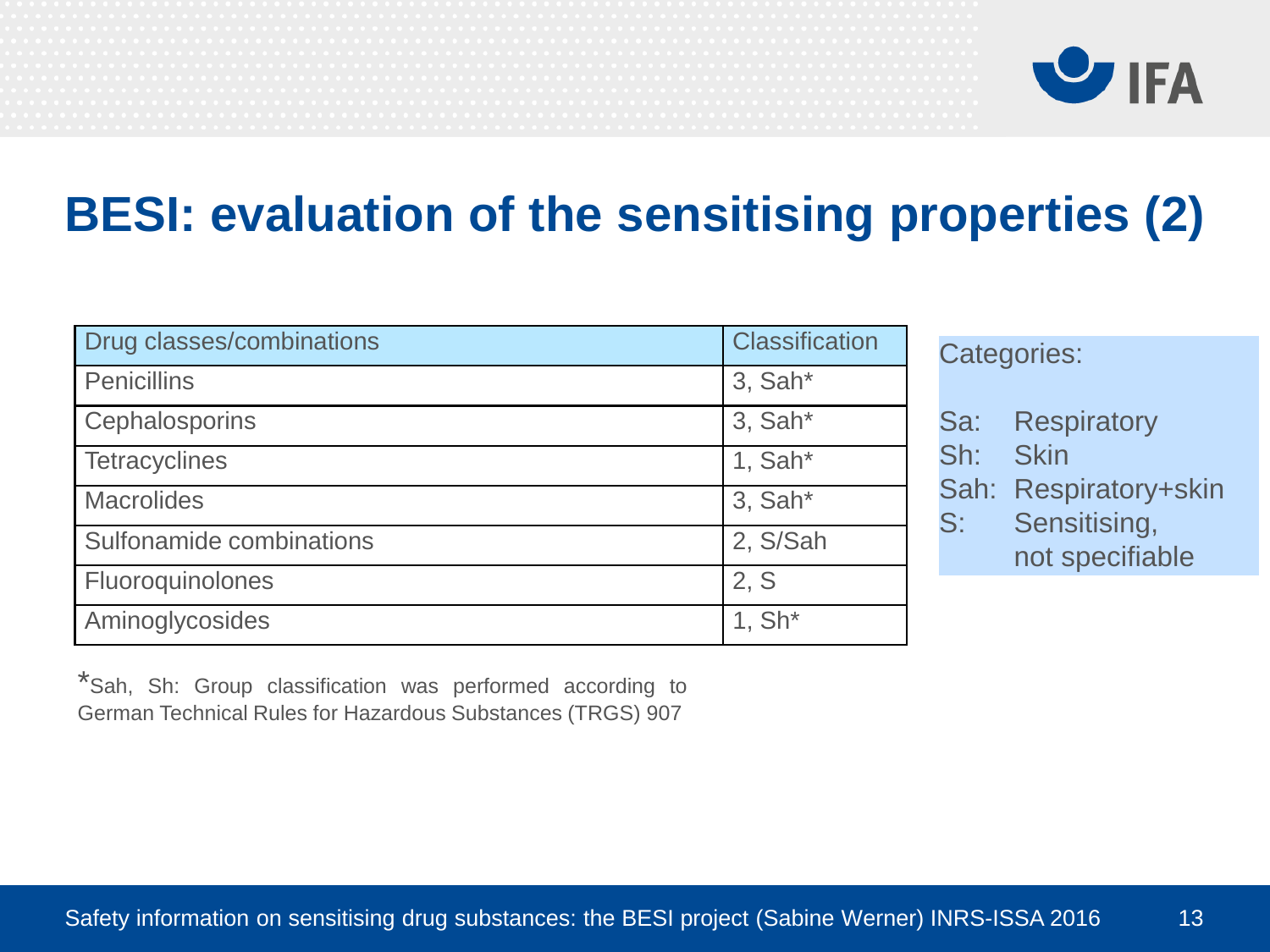

#### **BESI results: classification into categories**

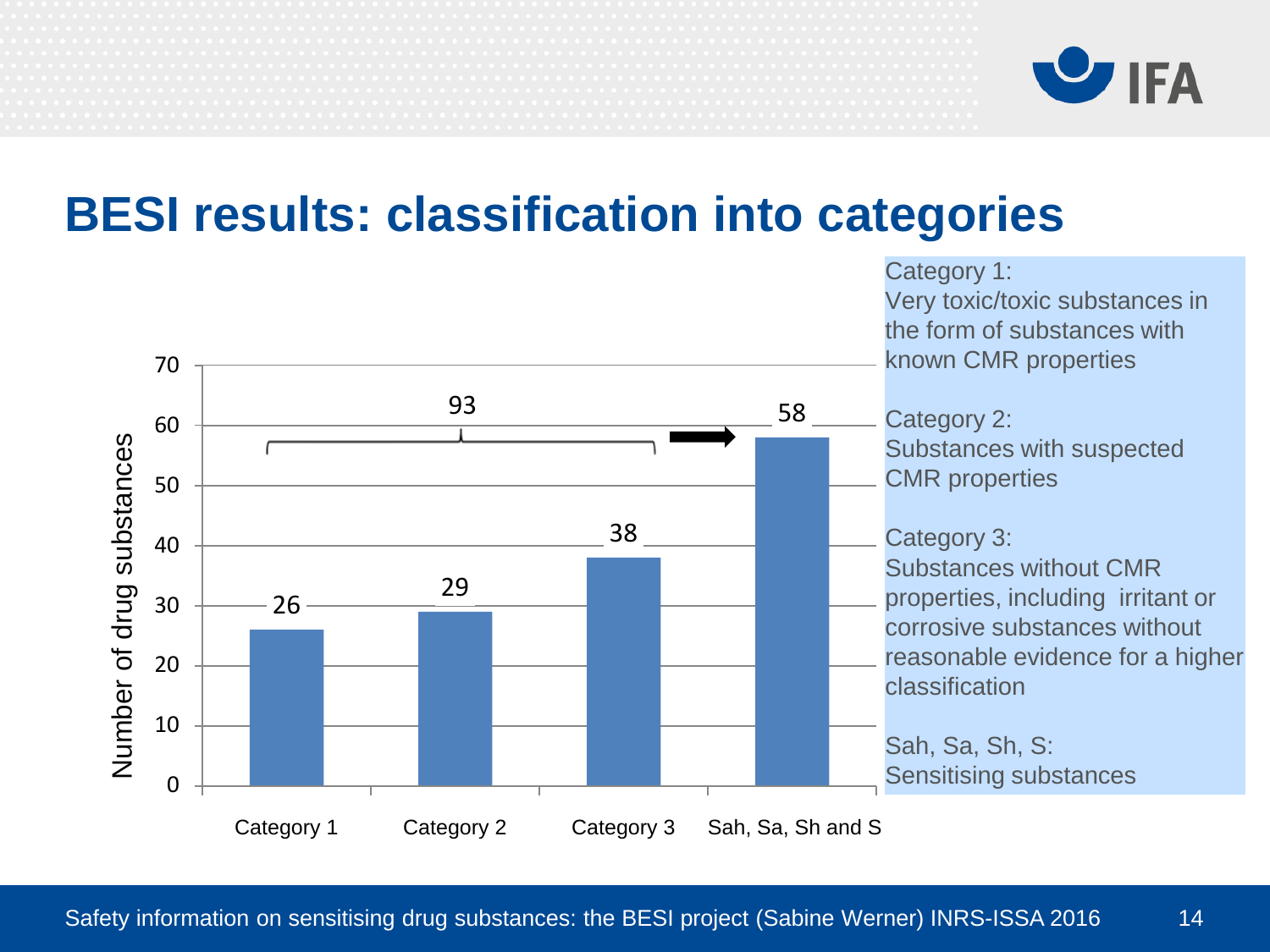

## **BESI results: distribution of sensitising properties**

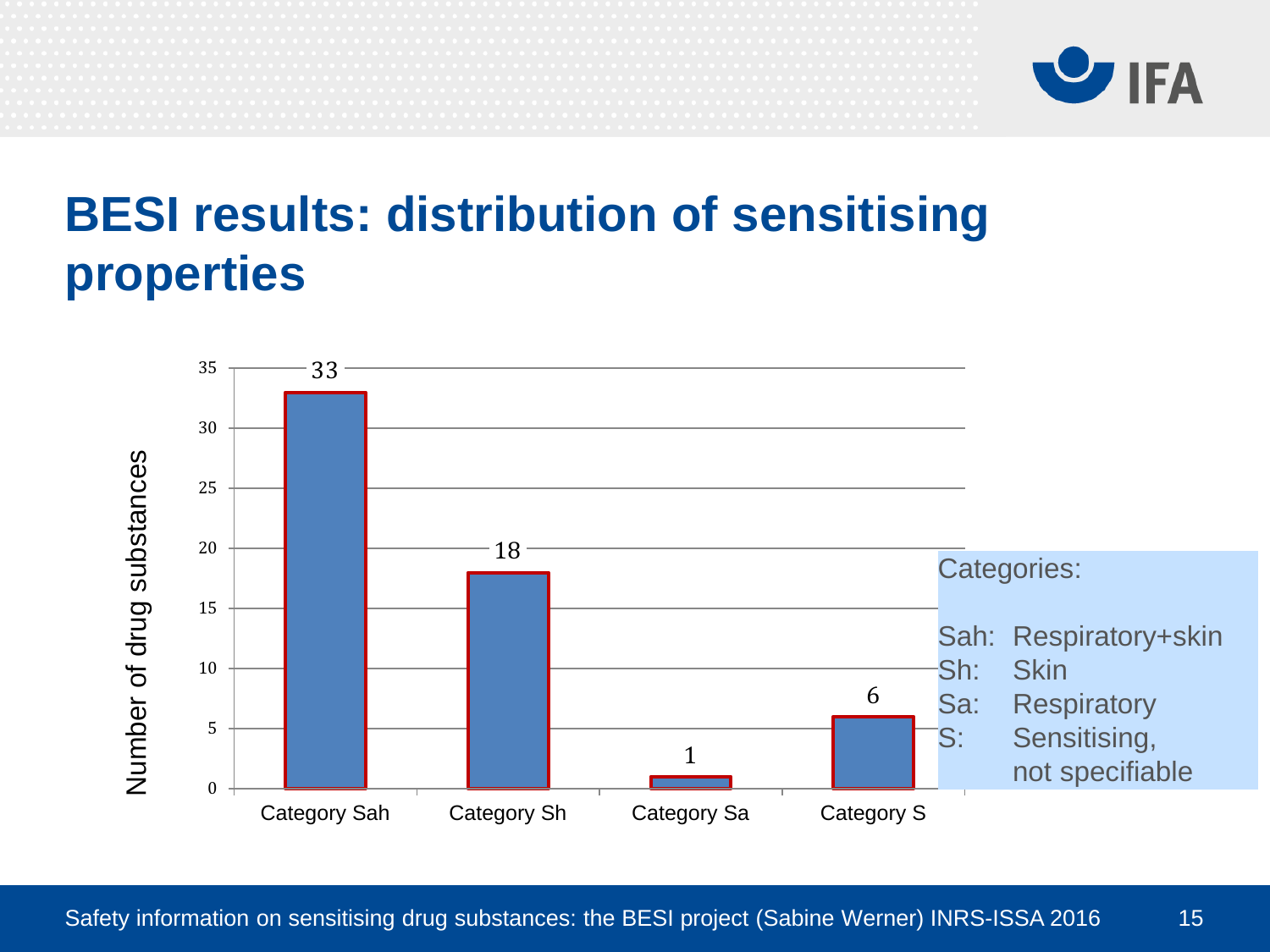

## **BESI: transferability to the situation of workers?**

• Toxicological data used in the study generally derive from tests in which the intake paths and the quantities administered are not generally comparable with the exposure situation at workplaces.

#### **Example: Imipenem/Cilastatin**

Therapeutic intravenous administration

Exposure of employees?



- Therapeutic application (antiinfectives): higher dose per exposure
- Occupational exposure: lower dose per exposure but possibly repeated exposure

→ How much is actually released at workplaces?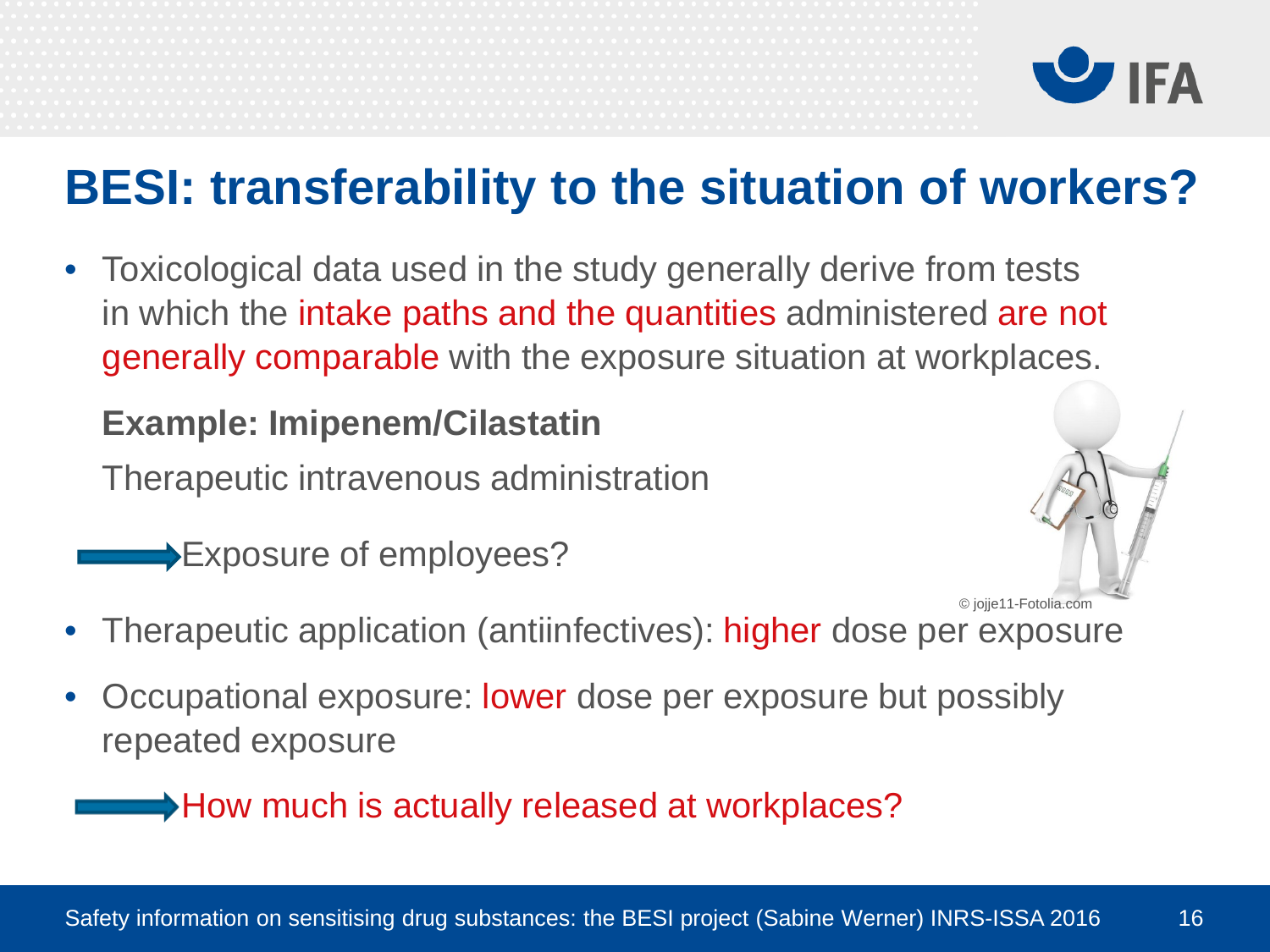



# **BESI: how much is actually released at workplaces?**

Exposure and contamination at workplaces: studies with naproxen/fluorescein sodium acting as tracer substances

#### Remove infusions cap

#### Opening of the capsule Cleaning of the mortar



Small quantities are sufficient to cause possible allergic reactions.





*With kind approval of the Institute of Occupational, Social and Environmental Medicine at Johannes Gutenberg University, Mainz*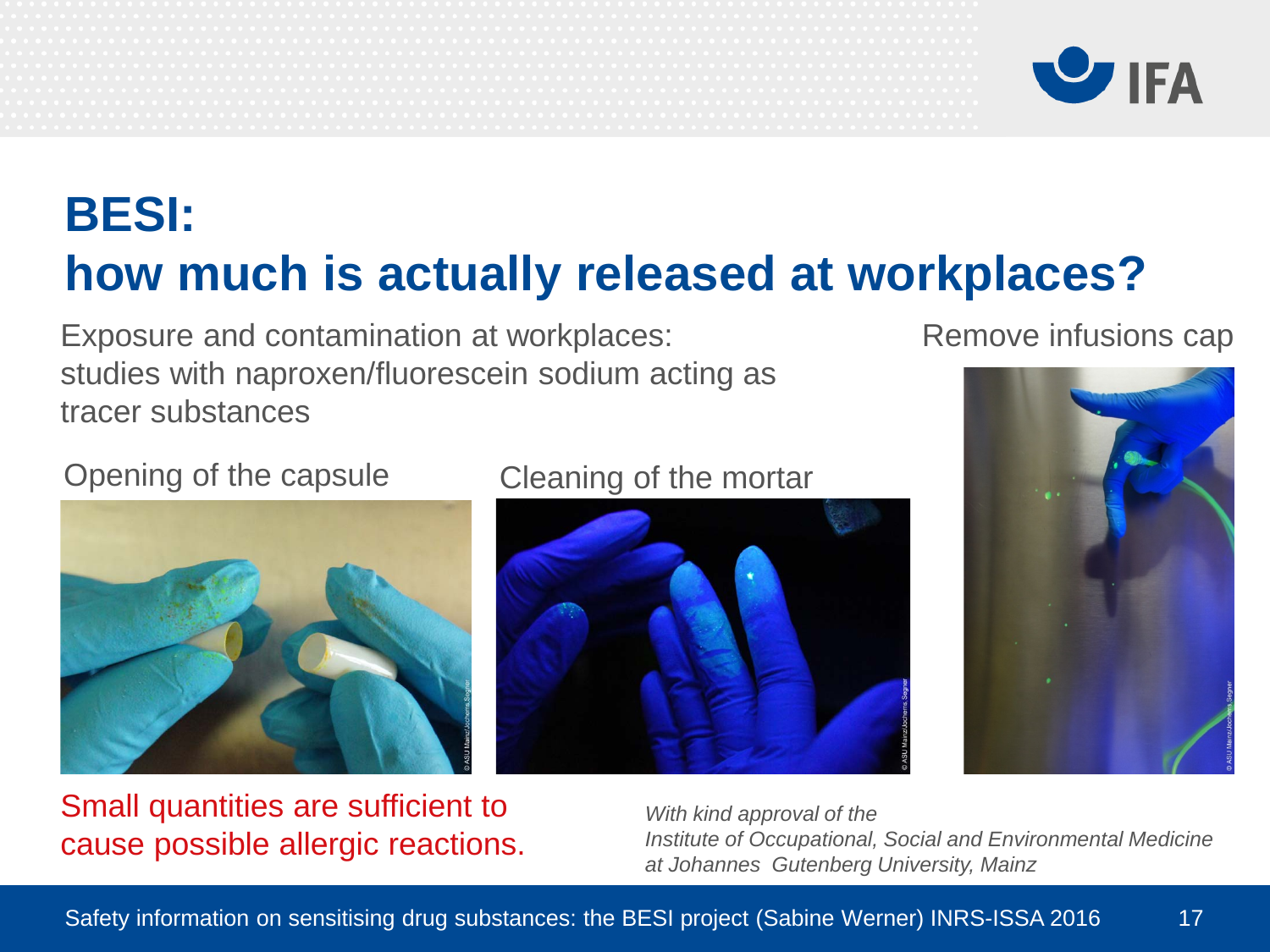

# **Relevance for daily work: case studies concerning allergic contact sensitisation (1)**

Review: Minciullo et al. (2013), Airborne contact dermatitis to drugs.

- Work activities:
	- Nurses are most affected
	- Pharmaceutical workers, pharmacists
	- Use of veterinary drugs: farmers, animal attendants, surgeons
- Pharmaceutical contact allergens:
	- Antibiotics, corticosteroids and immunosppressive drugs, inhibitors of gastric secretion, analgesics, neurological drugs, antihypertensives, other molecules
- Affected body parts:
	- Exposed areas (face, neck, hands etc.)
	- Reactions on non-exposed areas (by particles trapped under clothing) have also been reported
	- Generalised reactions may occur due to inhalation or transcutaneous absorption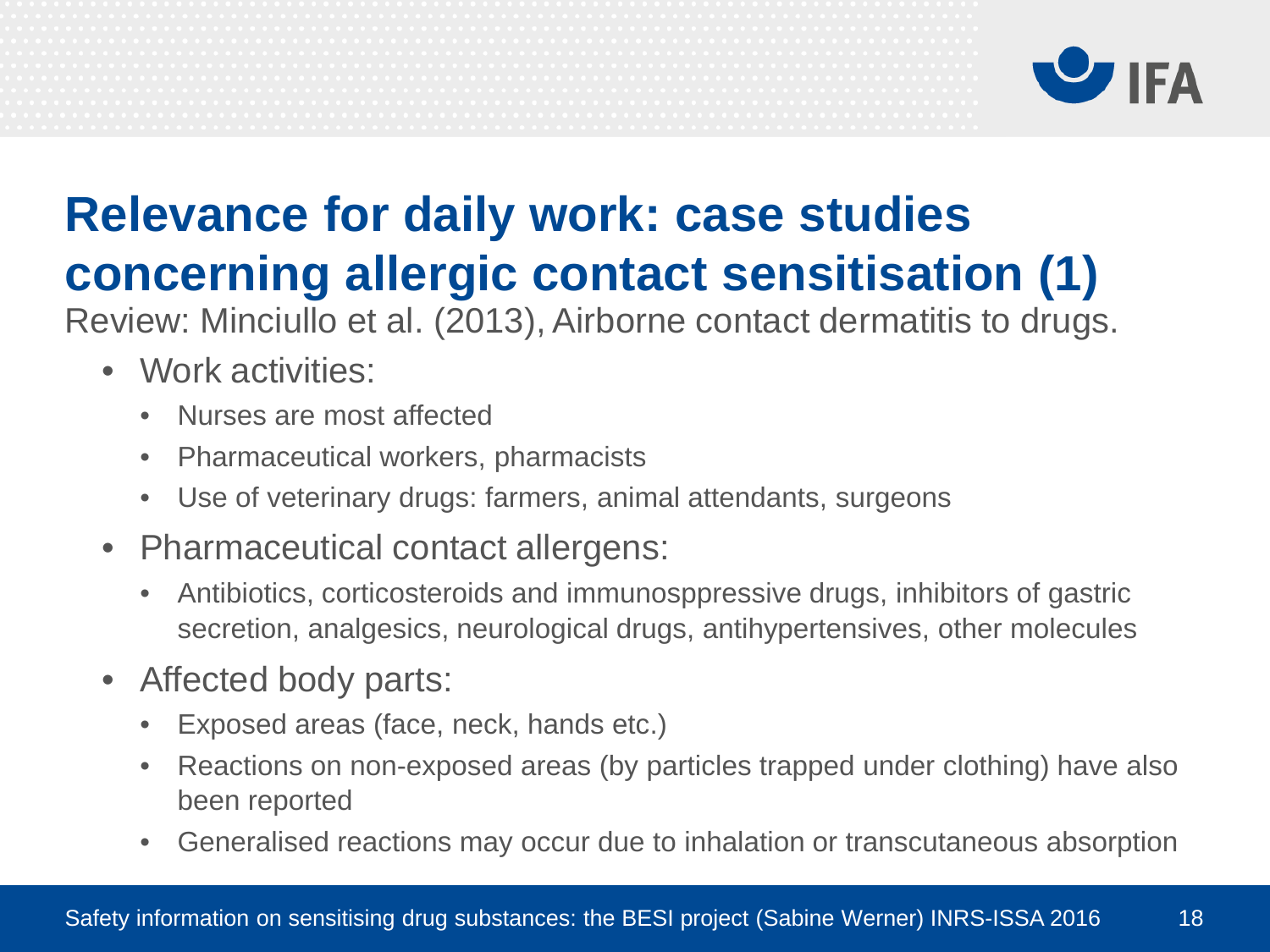

## **Relevance for daily work: case studies concerning allergic contact sensitisation (2)**



Case study:

Landeck et al. (2011), Airborne contact dermatitis to tetrazepam in geriatric nurses – a report of 10 cases. JEADV 2012, 26: 680-684.

"Work related skin changes after crushing tetrazepam, affecting the face and neck"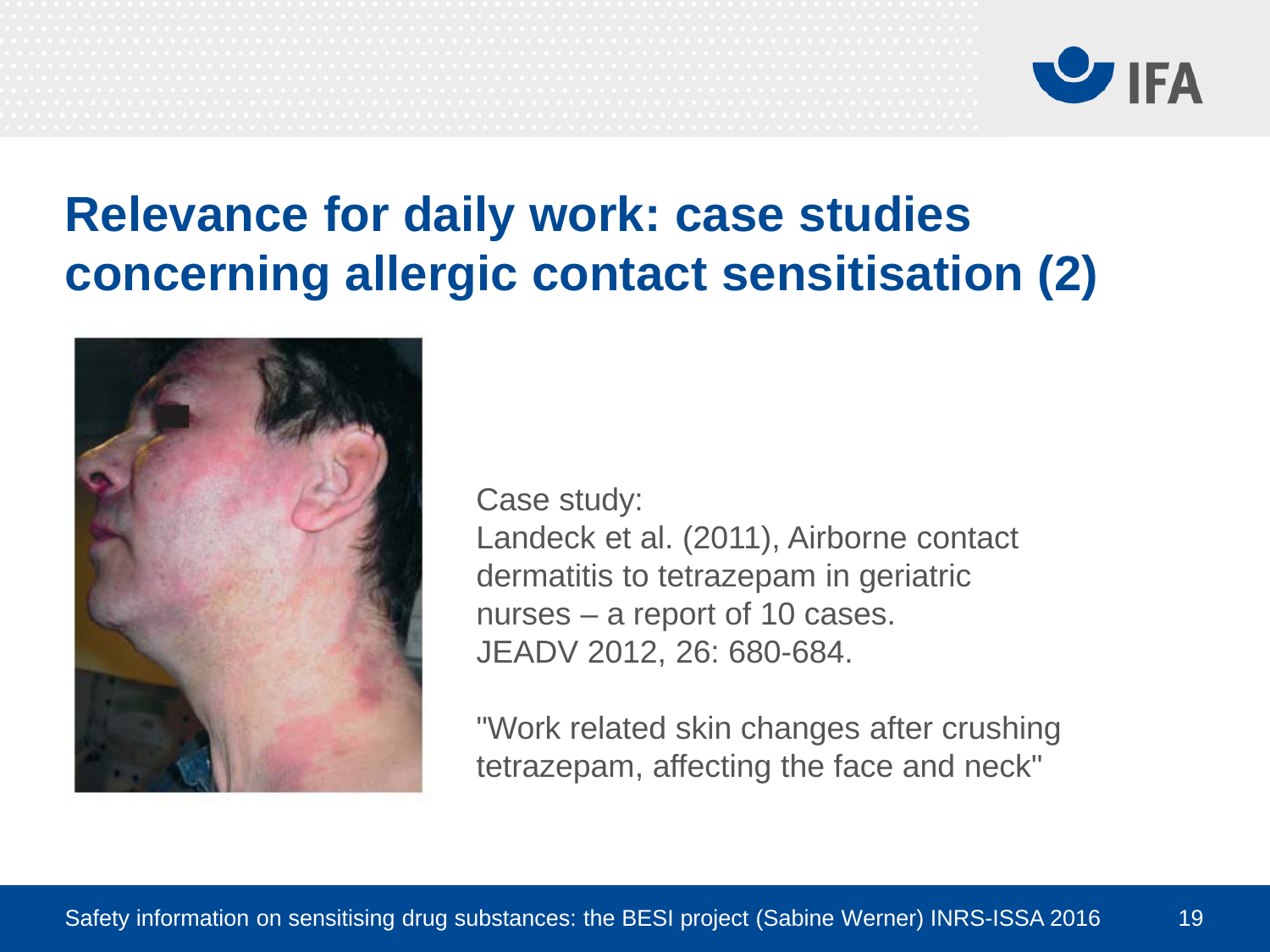

#### **Relevance for daily work: Documented occupational allergic diseases in Germany (DGUV statistics 2005-2014) induced by drugs (1)**

**Allergic respiratory diseases ("BK 4301 Atemwegserkrankung allergisch") 14 confirmed cases 2005-2014** Medical professions



- (excluding nursing)
- Nursing, obstetrics professions
- **■** Others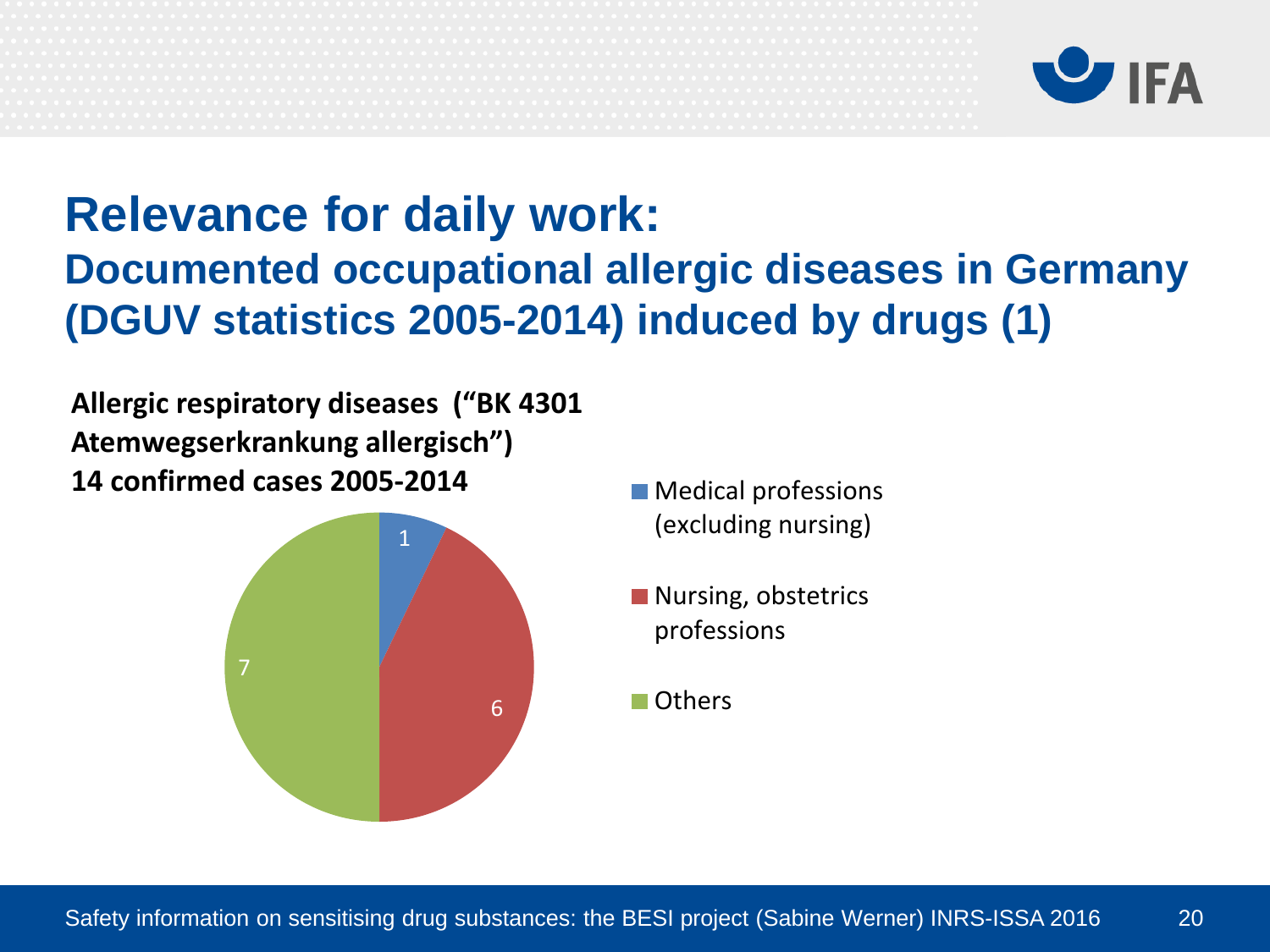

#### **Relevance for daily work: Documented occupational allergic diseases in Germany (DGUV statistics 2005-2014) induced by drugs (2)**

**Dermatitis ("BK 5101 Hautkrankheiten") induced by drugs 370 confirmed cases**



- **Medical professions** (excluding nursing)
- Nursing, obstetrics professions
- **Physicians (excluding** nursing)
- Scientific nursing, obstetrics professions
- Care professions and related occupations
- **■** Others

**Specification of dermatitis 192 confirmed cases caused by allergy**

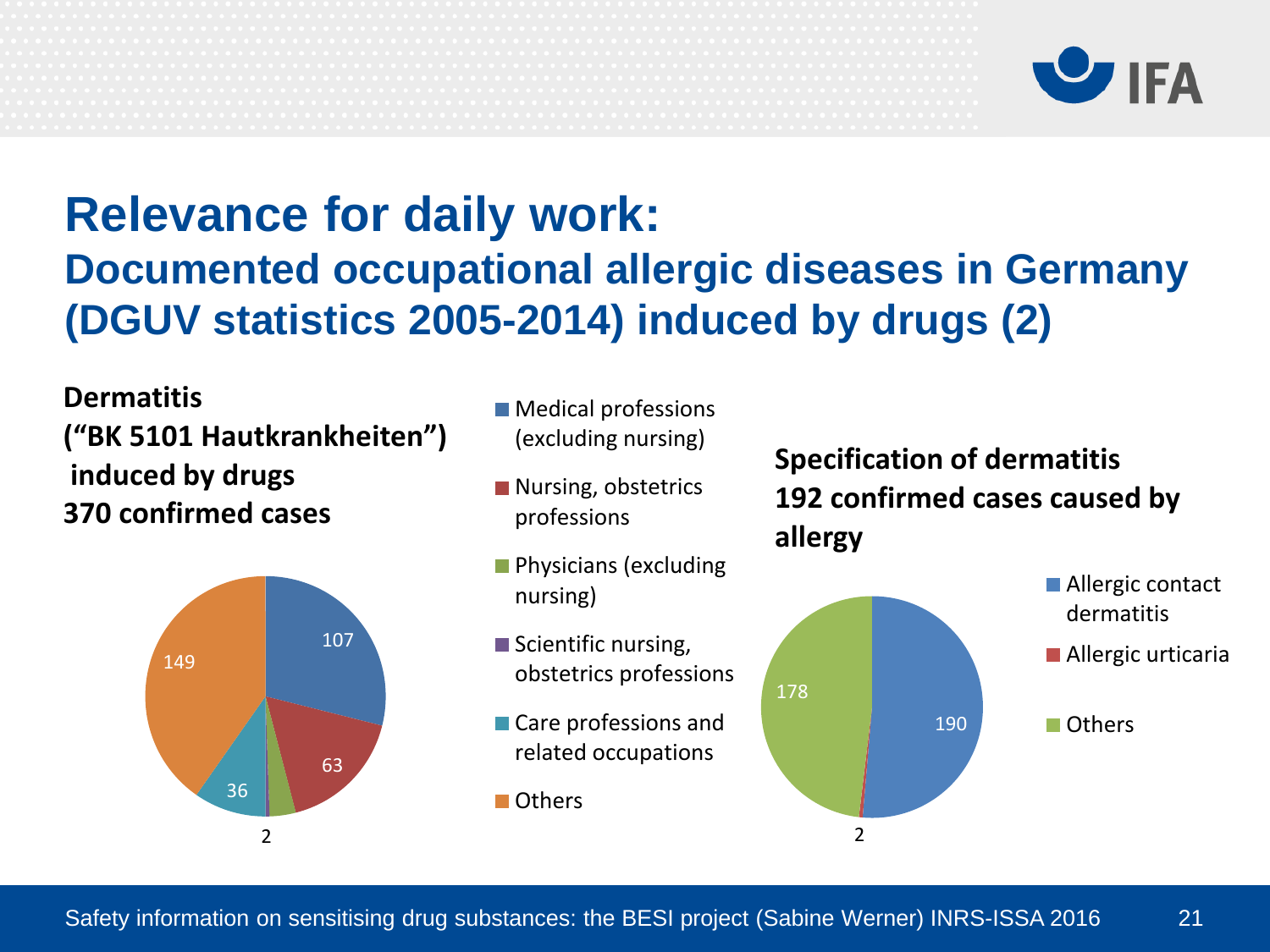

# **Summary and conclusions (1)**

- Millions of healthcare workers are exposed to potentially sensitising solid and liquid drugs (crushing of tablets, administration of infusions…)
- Risk assessment of medicinal products at the workplace is difficult
	- Medicinal products in the finished state are excluded from mandatory marking of hazardous substances
	- Generally, no manufacturers' information available on the toxicological properties of the substances used at work and the nature and scale of workplace exposure

The quality of manufacturers' information must be improved with respect to occupational safety and health.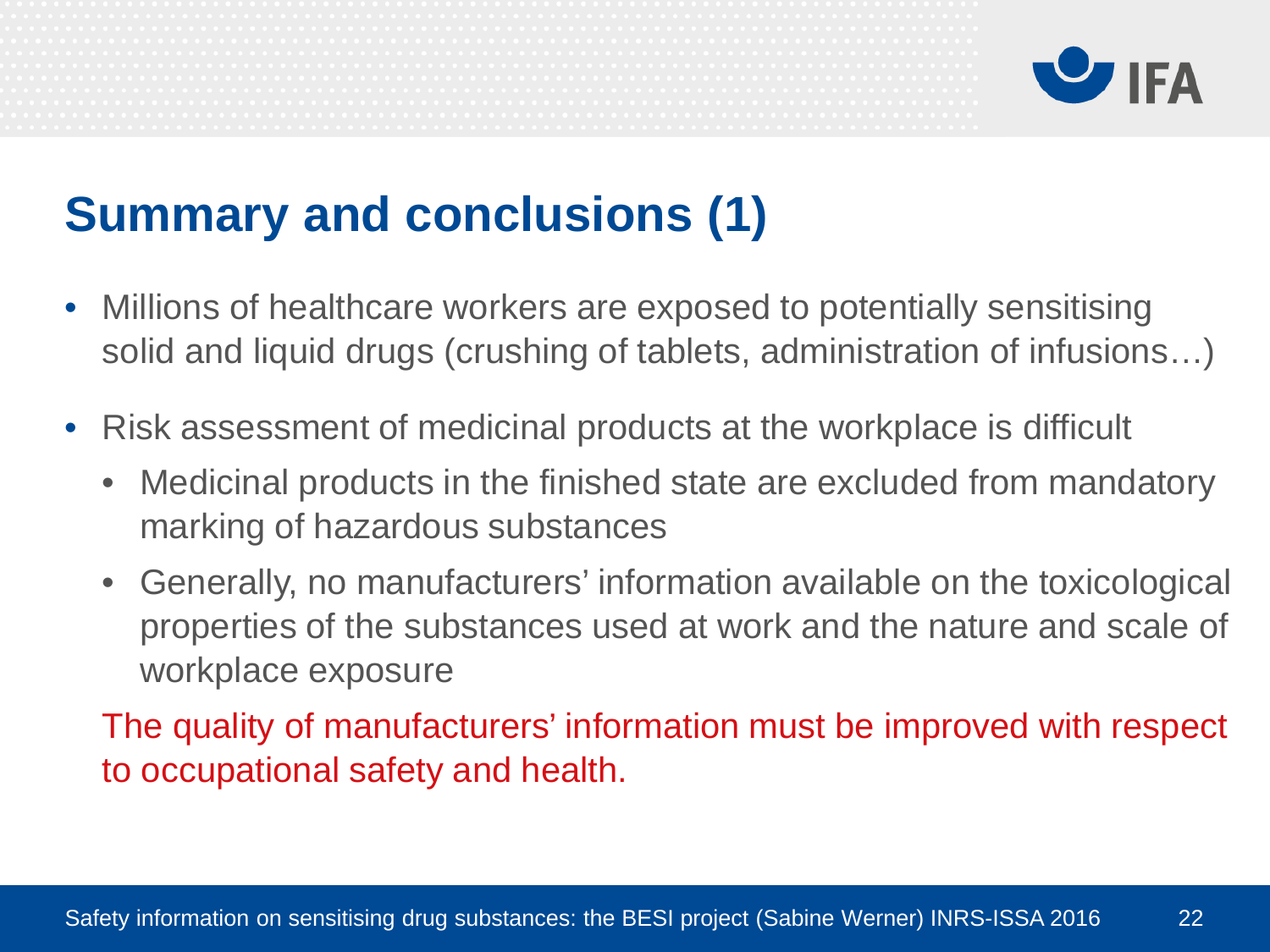



# **Summary and conclusions (2)**

BESI project results (Heinemann et al., 2015; [www.bgw-online.de](http://www.bgw-online.de/)):

- More than 50% of the evaluated antiinfectiva (93) have sensitising properties
- Most of these are respiratory sensitisers
- For further evaluation, the actual intake pathways at work need to be considered

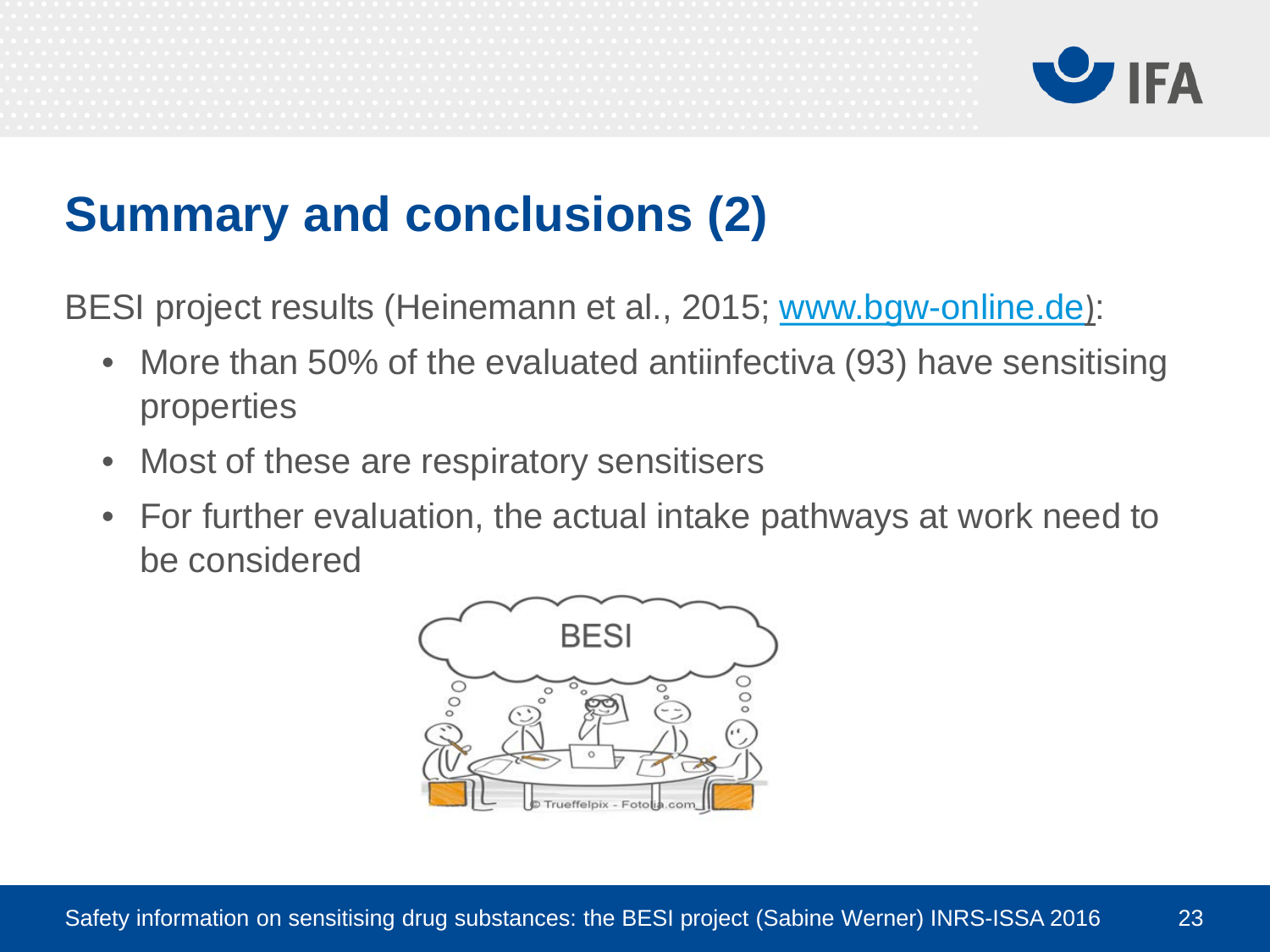

# **Summary and conclusions (3)**

Required:

- Minimum protection measures (such as gloves)
- Improved work organisation
- Better training for healthcare workers (a highly topical subject: chemical-specific training in safe handling was ranked as lowest for aerosolised antibiotics in a NIOSH study of 12,028 healthcare workers (2014))
- Raising awareness for sensitising drug substances

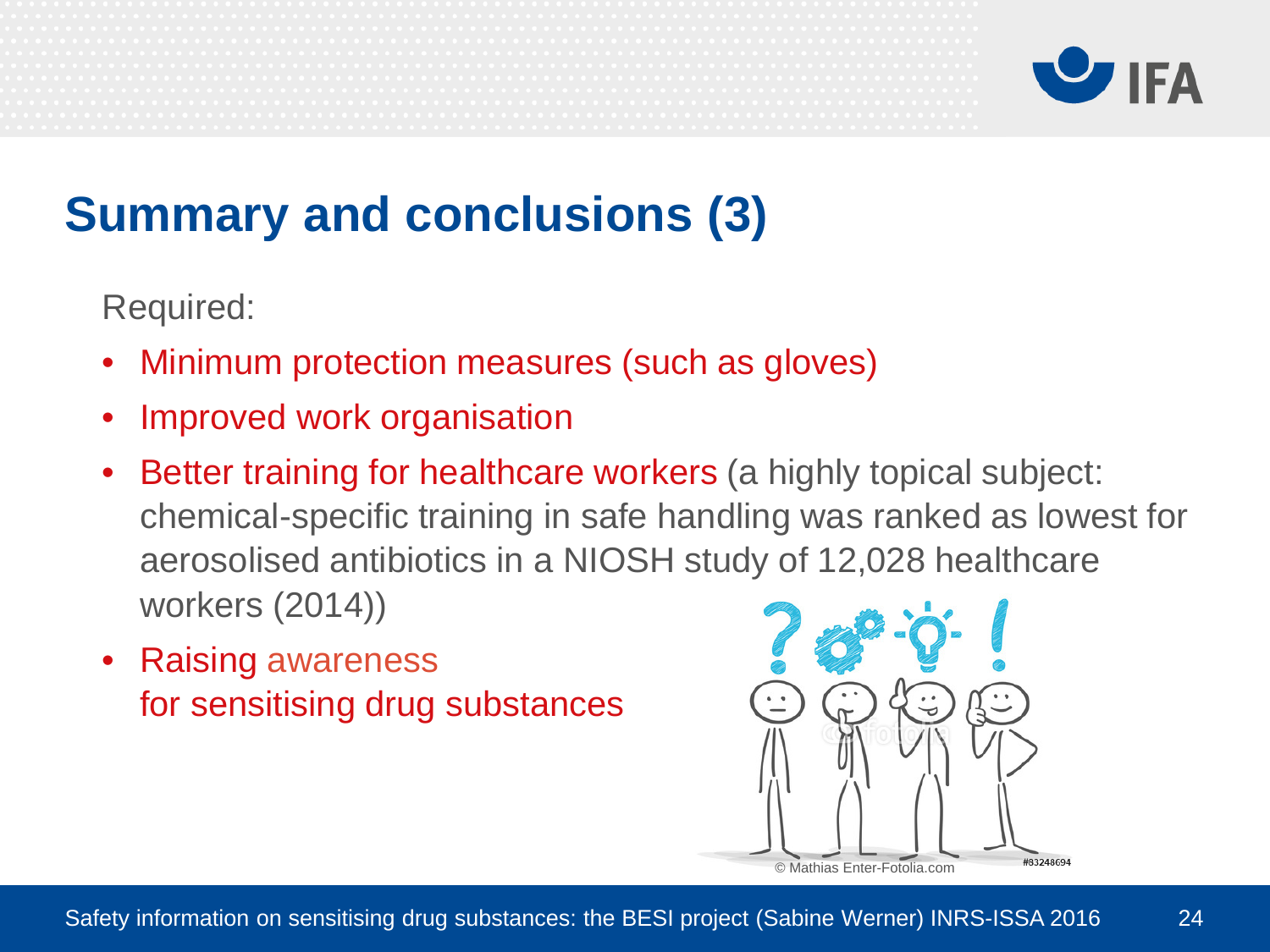

## **Acknowledgements**

- BGW: Professor Dr Udo Eickmann, Dr André Heinemann, Cologne
- Dr Lilla Landeck (hospital Klinikum Ernst von Bergmann, Potsdam)
- Professor Dr Stephan Letzel, Christoph Heynemann, Philipp Jochems, Dr Renate Kimbel, Dr Bernd Roßbach, Verena Segner (Institute of Occupational, Social and Environmental Medicine at Johannes Gutenberg-University, Mainz)
- Dr Angela Möller, Dr Eberhard Nies (IFA, Sankt Augustin)
- Dr Stephanie Padberg (Embryotox, Berlin)
- Stephanie Schneider (DGUV, Berlin)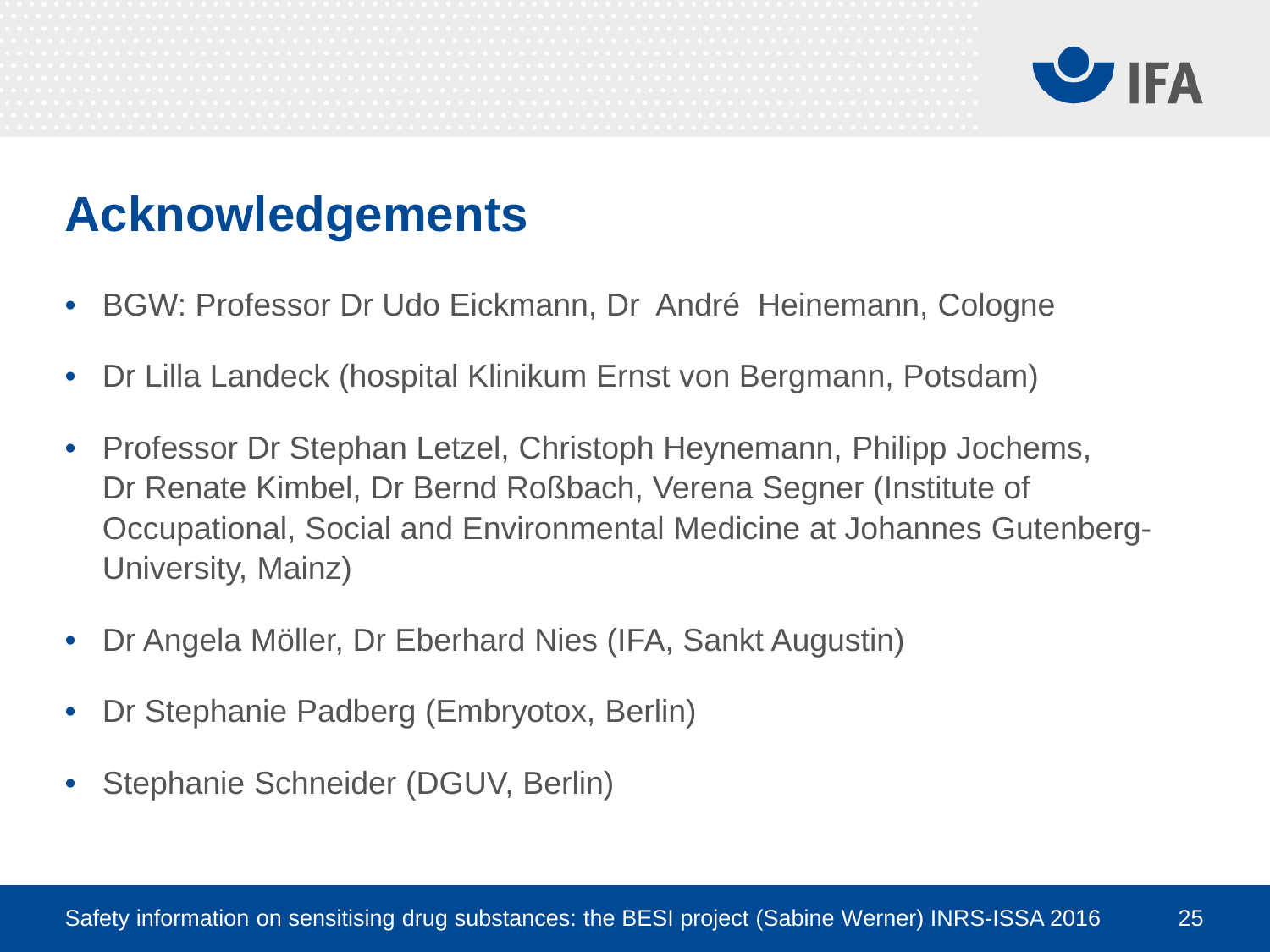

## **Thank you for your attention! Je vous remercie de votre attention!** Dr Sabine Werner



Institut für Arbeitsschutz der Deutschen Gesetzlichen Unfallversicherung (IFA) (Institute for Occupational Safety and Health of the German Social Accident Insurance)

Fachbereich 1 - Informationstechnik, Risikomanagement Referat Toxikologie der Arbeitsstoffe (Toxicology of Industrial Chemicals)

Alte Heerstraße 111 53757 Sankt Augustin Germany

Tel.: +49-(0)2241/231-2662 Fax: +49-(0)2241/231-2234 E-Mail: Sabine.Werner@dguv.de URL: www.dguv.de/ifa